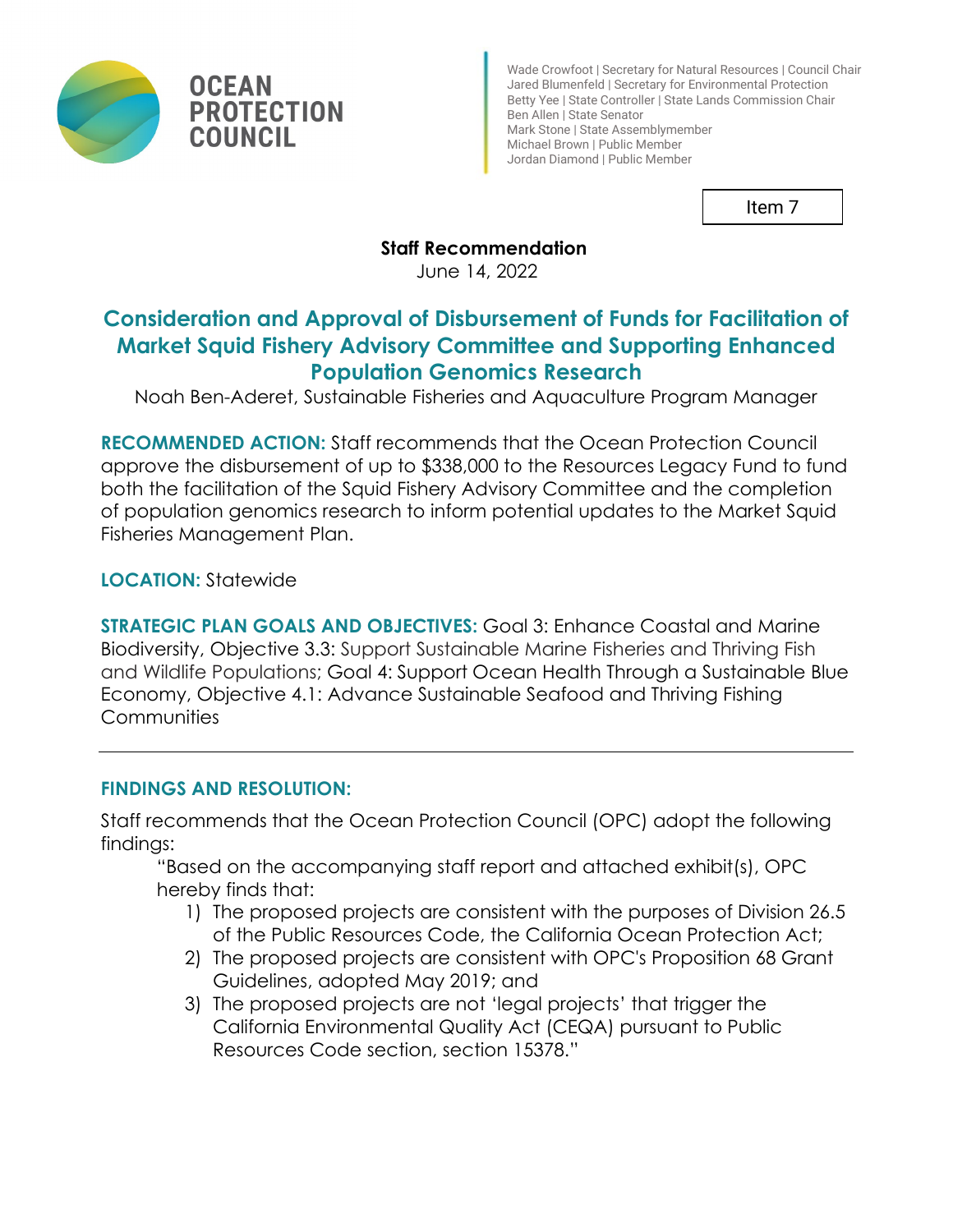Staff further recommends that OPC adopt the following resolution pursuant to Sections 35500 *et seq.* of the Public Resources Code:

"OPC hereby approves the disbursement of up to \$338,000 to the Resources Legacy Fund to fund both the facilitation of the Squid Fishery Advisory Committee and the completion of population genomics research to inform potential updates to the Market Squid Fisheries Management Plan. This authorization is subject to the condition that prior to disbursement of funds, Resources Legacy Fund shall submit for the review and approval of the Executive Director of the OPC detailed work plans, schedules, staff requirements, budgets, and the names of any contractors intended to be used to complete the projects, as well as discrete deliverables that can be produced in intervals to ensure the projects are on target for successful completion. All projects will be developed under a shared understanding of process, management and delivery."

### **EXECUTIVE SUMMARY:**

Market Squid is California's largest climate-impacted fishery and is already seeing rapid population fluctuations and range shifts driven by oceanographic changes, particularly ocean temperatures. These shifts have accelerated the need to review the existing Fishery Management Plan (FMP) to potentially update management practices and increase the climate-resiliency of this fishery. The first step in updating and modernizing the FMP is to convene a Squid Fishery Advisory Committee (SFAC) and ensure that the committee has access to all necessary biological, environmental and landing data needed to accurately assess the state of the fishery. The funds requested will support the Squid Fishery Advisory Committee process and allow for the completion and incorporation of critical population genomics research.

OPC is committed to facilitating a better understanding of the impacts of climate change on California's marine ecosystems and fisheries as well as supporting efforts to maintain sustainable marine fisheries. Updating the market squid FMP is just one task in a much broader effort to develop and implement climate-ready fishery management strategies across California. These strategies include (but are not limited to) building climate-responsiveness into current management strategies, modernizing data collection and monitoring efforts, and increasing our understanding of environmental effects on both species population structure and recruitment patterns.

#### **PROJECT SUMMARY:**

#### **Background:**

#### *The Market Squid Fishery*

The market squid fishery is routinely the largest commercial fishery in California in terms of volume and value of landings (second only to Dungeness crab). Market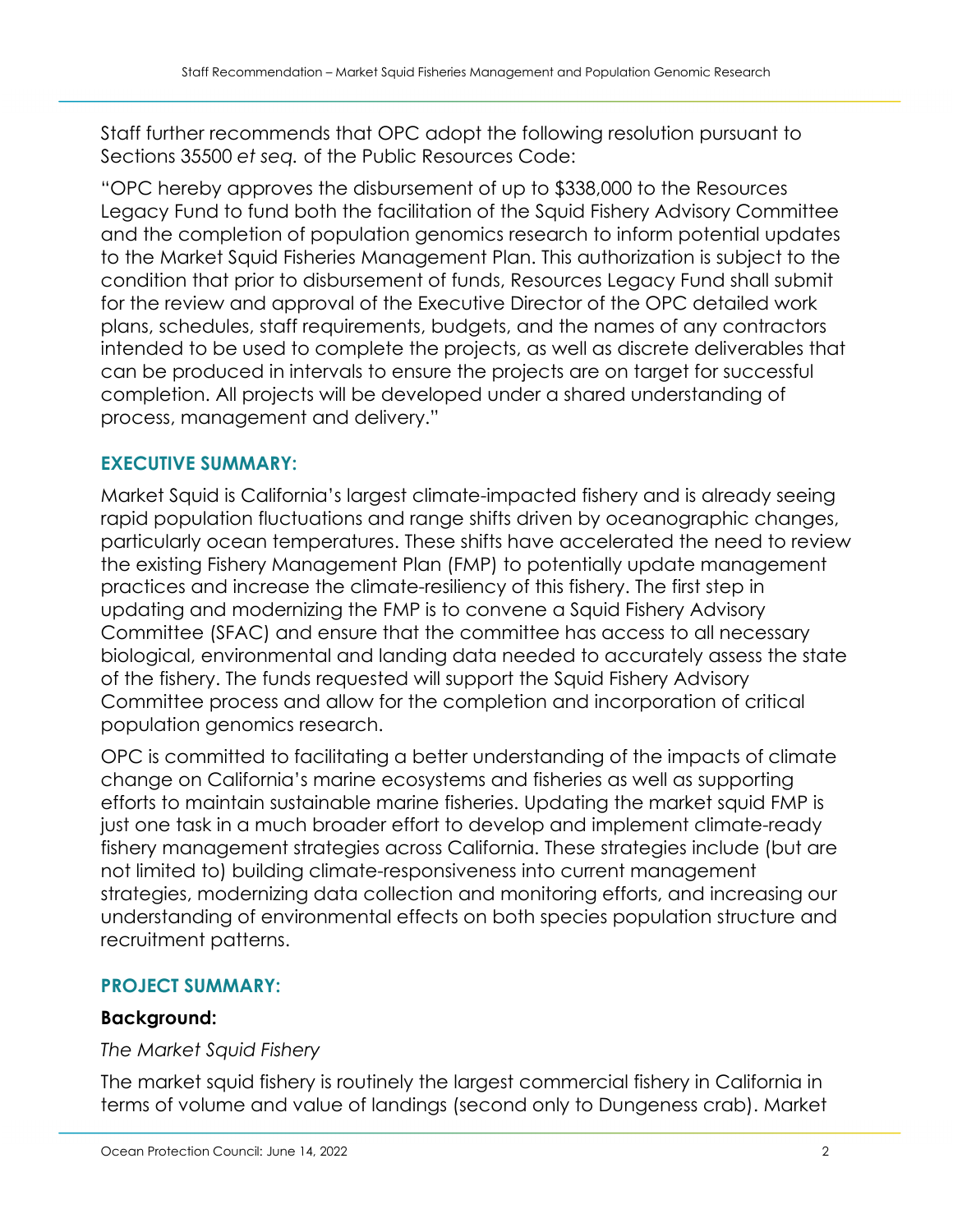squid are short-lived, terminal spawners meaning the entire population replaces itself in less than one year. Recruitment is highly influenced by environmental variation leading to boom-and-bust cycles in fishable biomass and seasonal or long-term shifts in spatial distribution. Depending on the season, landings can vary from over 100,000 tons (generally cooler/La Niña years) to less than 30,000 tons (more recent El Niño years)<sup>1</sup>. Market squid is also important forage for many species in the California Current Ecosystem and to the recreational fishery as either live or dead bait.

### *Market Squid Fishery Management Plan (FMP)*

The fishery is managed under the California Department of Fish and Wildlife's Market Squid Fishery Management Plan, which is one of the oldest FMPs for California state-managed species. The current FMP was implemented in 2005 after a five-year stakeholder engagement process and research effort. Fishery controls include:

- A limited entry permit program to minimize the size of the fishing fleet
- A seasonal-catch limit of 118,000 tons to prevent the fishery (which operates yearround) from over-expanding
- Weekend closures to provide for periods of uninterrupted spawning
- Gear regulations regarding light shields and wattage
- Monitoring programs designed to evaluate the impact of the fishery on the resource
- Establishment of a special closure at the Gulf of Farallones National Marine Sanctuary to protect nesting seabirds

Although not an explicit fishery control, California's Marine Protected Area network also functions as refuge for uninterrupted spawning and as forage reserves for many of the species that consume market squid.

### *Current Climate Impacts*

While market squid is currently considered a sustainable fishery, there is a need for modernization of management to account for environmental variability due to climate change, particularly the effects of rising ocean temperatures. Since market squid are highly responsive to changes in water temperature, populations can experience dramatic variability in abundance over time and space as ocean conditions increasingly fluctuate between warm and cold regimes.

Such variability is already affecting the fishery and those effects have been documented by researchers over the last two decades. Findings include:

<span id="page-2-0"></span><sup>1</sup> California Department of Fish and Wildlife. 2020 Market Squid, *Doryteuthis (Loligo) opalescens*, Enhanced Status Report.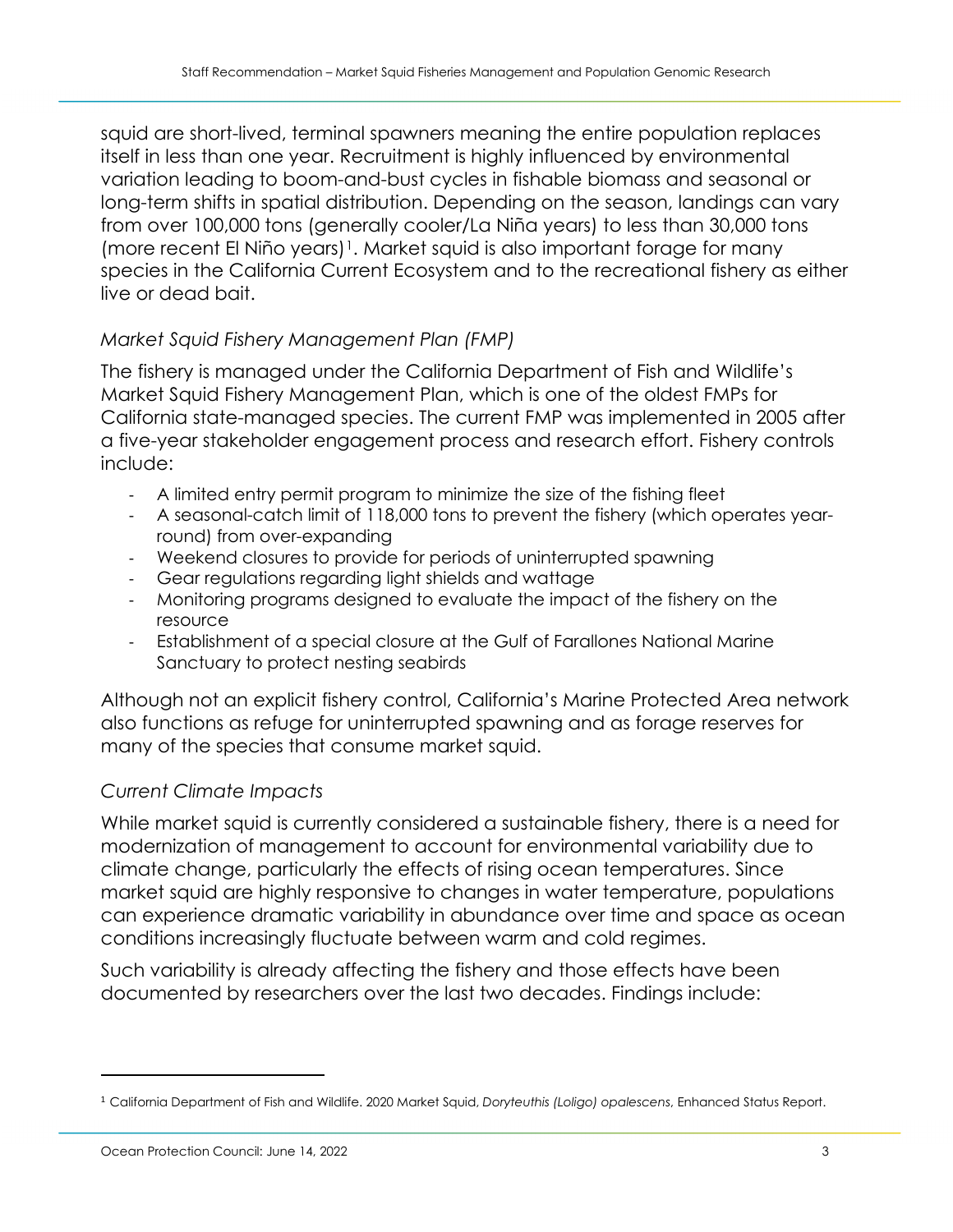- Landings from primary fishing grounds are significantly lower during El Niño events<sup>[2](#page-3-0)</sup>
- Larval abundance is lower during warmer periods<sup>[3,](#page-3-1)[4](#page-3-2)</sup>
- The growth rate and size at maturity during warmer periods are decreased<sup>[5,](#page-3-3)[6,](#page-3-4)[7](#page-3-5)</sup>
- Changes to growth rate and mature size may also reduce the reproductive output of females<sup>[8](#page-3-6)</sup>

Despite documented low catches in warm years, the market squid fishery has historically rebounded quickly when conditions revert. However, given the short life span of squid (approximately nine months), extended warm water periods could significantly impact their lifecycle and the fishery by association.

Climate change may also result in shifts in suitable habitats for market squid. Research has shown that market squid recruitment may be influenced by the availability of sandy bottom habitat between 10 and 12 °C (50 and 53.6 °F)2, and there may be a shift in these habitats to either deeper or more northerly areas. Embryo habitats may be more limited by pH or oxygen availability than temperature<sup>[9](#page-3-7)</sup>, and these factors are also expected to change in the future. Conversely, decreases in the oxygen content of deep ocean waters off the coast of California could compress the depth range for adult market squid<sup>[10](#page-3-8),11</sup>. As a result of these changes, there may be shifts in the locations where fishing and landings occur.

Within a typical fishing season, stock productivity varies between the more northern and more southern regions of the State. While historically most landings came from southern California, in recent years this has shifted to central and

<span id="page-3-0"></span><sup>2</sup> Zeidberg LD, Hamner WM, Nezlin NP, Henry A. 2006. The fishery for California (*Loligo opalescens*) (Cephalopoda: Myopsida), from 1981 through 2003. California Department of Fish and Game. *Fish Bulletin* 104(1): 46-59.

<span id="page-3-1"></span><sup>3</sup>Koslow JA, Allen C. 2011. The influence of the ocean environment on the abundance of market squid, *Doryteuthis (Loligo) opalescens*, paralarvae in the Southern California Bight. *CalCOFI Reports* 52: 205-213.

<span id="page-3-2"></span><sup>4</sup> Van Noord JE and Dorval E. 2017. Oceanographic influences on the distribution and relative abundance of market squid paralarvae (*Doryteuthis opalescens*) off the Southern and Central California coast. *Marine Ecology* 38:e12433.

<span id="page-3-3"></span><sup>5</sup> Butler J, Fuller D, Yaremko M. 1999. Age and growth of market squid (*Loligo opalescens*) off California during 1998. *CalCOFI Reports* 40: 191-195.

<span id="page-3-4"></span><sup>6</sup> Jackson GD and Domeier ML. 2003. The effects of an extraordinary El Niño / La Niña event on the size and growth of the squid *Loligo opalescens* off southern California. *Marine Biology* 142: 925-935.

<span id="page-3-5"></span><sup>7</sup> Reiss CS, Maxwell M, Hunter JR, and Henry A. 2004. Investigating Environmental effects on population dynamics of *Loligo opalescens* in the southern California Bight. *CalCOFI Reports* 45: 87-97.

<span id="page-3-6"></span><sup>8</sup> Henry AE, McDaniel JD, Chan CD. 2003. Size differences, by sex, of adult market squid (*Loligo opalescens*) at-harvest in distinct temperature areas near the Channel Islands. Proceedings of the Sixth California Islands Symposium, Ventura, California. 453-460.

<span id="page-3-7"></span><sup>9</sup> Navarro MO, Parnell PE, Levin LA. 2018. Essential market squid (*Doryteuthis opalescens*) embryo habitat: a baseline for anticipated ocean climate change. *J Shellfish Res* 37:601–614.

<span id="page-3-8"></span><sup>&</sup>lt;sup>10</sup> Bograd SJ, Castro CG, Di Lorenzo E, Palacios DM, Bailey H, Gilly W, Chavez FP. 2008. Oxygen declines and the shoaling of the hypoxic boundary in the California Current. *Geophysical Research Letters* 35(12).

<span id="page-3-9"></span><sup>11</sup> Stewart JS, Hazen EL, Bograd SJ, Byrnes JE, Foley DG, Gilly WF, Robison BH, Field JC. 2014. Combined climate‐and prey‐ mediated range expansion of Humboldt squid (*Dosidicus gigas*), a large marine predator in the California Current System. *Global Change Biology* 20(6): 1832-1843.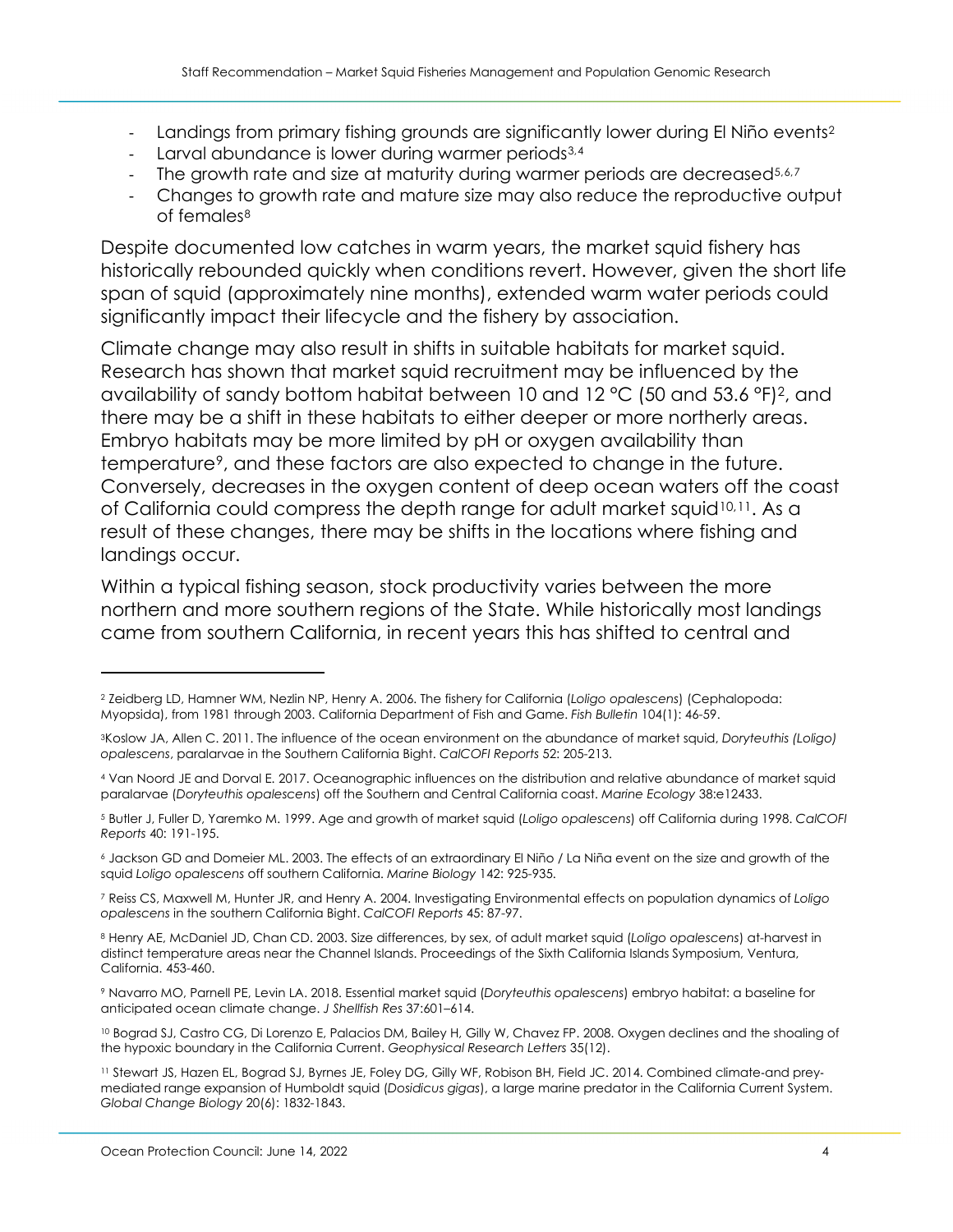northern California, and market squid is now found frequently within the entire California Current all the way to the Canadian border and beyond.. These shifts indicate that climate and oceanography alter the seasonal and spatial patterns in market squid spawning activity, and therefore impact fishing behavior, fleet dynamics, and ultimately the socioeconomic impacts to fishing communities<sup>1</sup>. Given that climate change is expected to alter both El Niño and La Niña frequencies and durations, there is now an even greater need to understand and respond to environmental forcing as environmental conditions shift. The squid fishery is an ideal test case for exploring fishery dynamics and environmental and ecosystem interactions to inform statewide management and climate resilience.

### **Project Summary:**

This project will accomplish the following objectives:

- Establish and Facilitate the Squid Fishery Advisory Committee (SFAC):
	- o The SFAC process will be a one-year effort with approximately 8 targeted meetings
	- o Funds will support a facilitator to develop the working group for maximum productivity, run meetings, focus conversations, and facilitate the development of collaborative, science-based, recommendations to update the existing fishery management plan.
	- o Includes informal research advisors to inform SFAC discussions and modelling
- Advance Research on Squid Population Dynamics:
	- o Funds will support the rapid completion and build on population genomics work already underway at UCLA. Results of this work will increase understanding of population structure, recruitment and population-level impacts due to climate change.
	- o Population genomics work will provide added value to an associated iterative population modelling effort (through UC Santa Cruz, funded separately by Resource Legacy Fund) associated with SFAC facilitation. This work will help us understand the effects of changing ocean conditions on squid population genomic structure and the relative importance of individual spawning areas to the entire California population(s).

### *The Squid Fishery Advisory Committee and the FMP review process*

The FMP review is a multi-part effort conducted by the SFAC. The SFAC will advise/inform the process of updating existing squid fishery management and will be composed of representatives from key constituencies (fishing industry representatives, researchers, and conservation groups) who will provide advice, feedback, and recommendations regarding fishery management.

The SFAC process consists of two phases, Phase 1 is funded separately by RLF and is currently underway, and Phase 2, supported by proposed OPC funds. Phase 1 entails contacting and interviewing stakeholders to understand their concerns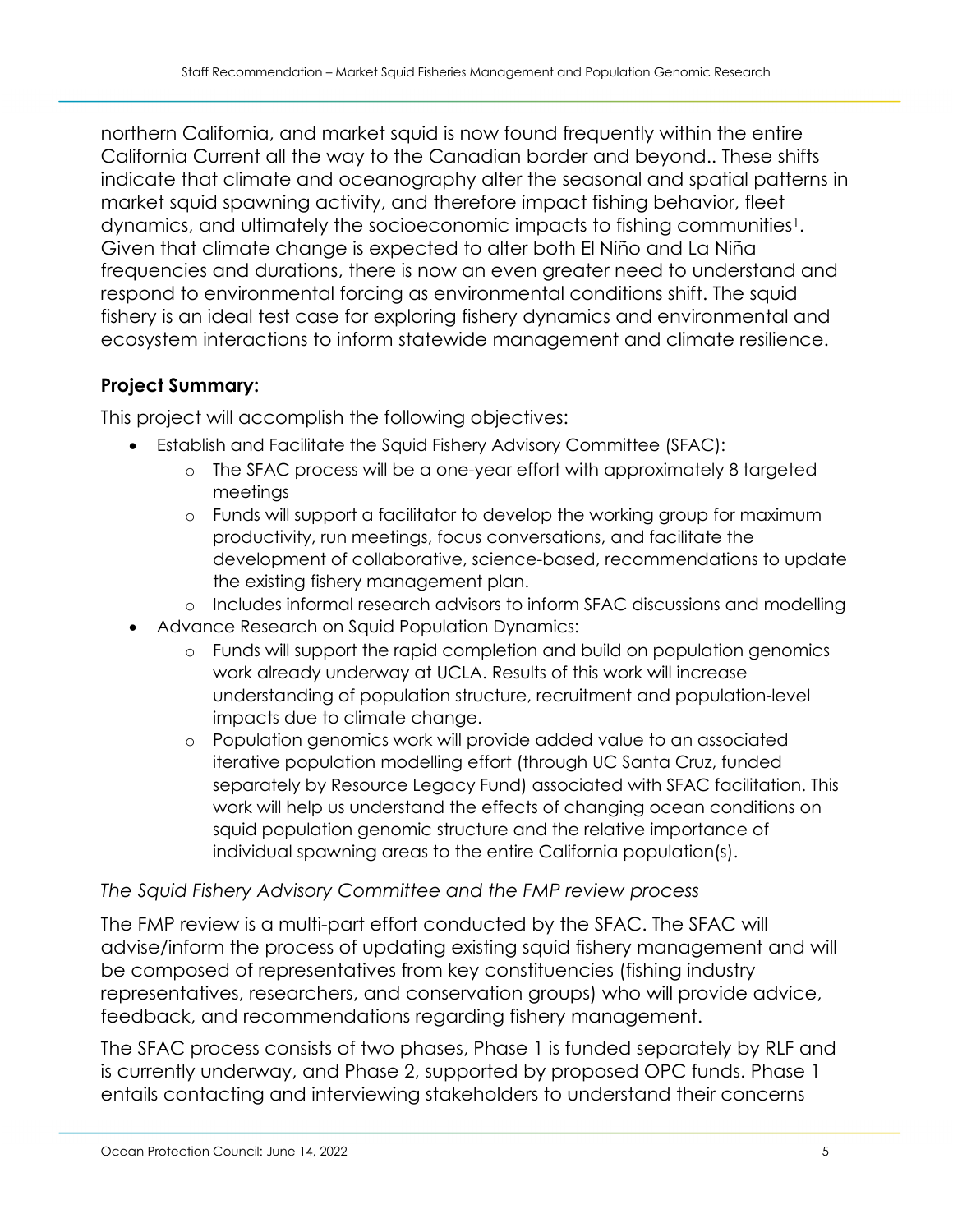about the fishery and then developing a draft process design. The process design includes determining the make-up of the SFAC, describing committee roles, identifying what management/policy directions should be considered and developing a process timeline. Phase 1 is anticipated to wrap up during summer 2022. OPC funding will then allow for a quick transition to Phase 2, which will involve implementation of the process outlined in Phase 1, beginning with convening the SFAC and ensuring that all relevant research and necessary data are aggregated and available for consideration by the advisory committee.

At the completion of Phase 2, the SFAC will deliver recommendations for how best to update the FMP to account for the results of the research and fisheries data products reviewed by the committee. Recommendations can focus on any aspect of the market squid fishery including changes to harvest control rules, management strategies, fisheries data collection needs, and monitoring requirements.

## *Science to Support the SFAC*

In addition to supporting Phase 2 of the SFAC process, OPC funds will also facilitate rapid completion and build on population genomics work currently underway in the lab of Dr. Paul Barber at UCLA. This work was originally begun as part of the California Conservation Genomics Project, where the entire market squid genome was sequenced. This allowed researchers to begin looking for regional or population level variance in market squid sampled along the California coast. OPC funds will facilitate the expansion of this work to incorporate samples collected from many more sites across the state encompassing multiple years under varying environmental conditions. Such an expansion will help answer key questions as to the effects of changing ocean conditions on squid population structure, the relative importance of individual spawning areas to the entire California population(s), if certain regions or stocks contribute a greater percentage than others to the overall fishery harvest, and provide clues as to how the stock may respond to rapidly changing ocean conditions.

To further support the SFAC process, RLF and the Pew Charitable Trusts are also funding a post-doctoral researcher (working with Dr. Steven Munch at UC Santa Cruz) to use Empirical Dynamic Modelling (EDM) as a means to explore and disentangle the key factors driving fishing dynamics, forecast landings at multiple spatial scales, and simulate the performance of both static and dynamic management procedures designed to be adaptive under changing environmental conditions.

### *Updating Fisheries Management with Novel Science*

The SFAC process and associated ecological and genomic modelling will utilize novel sampling techniques, long-term datasets and industry knowledge to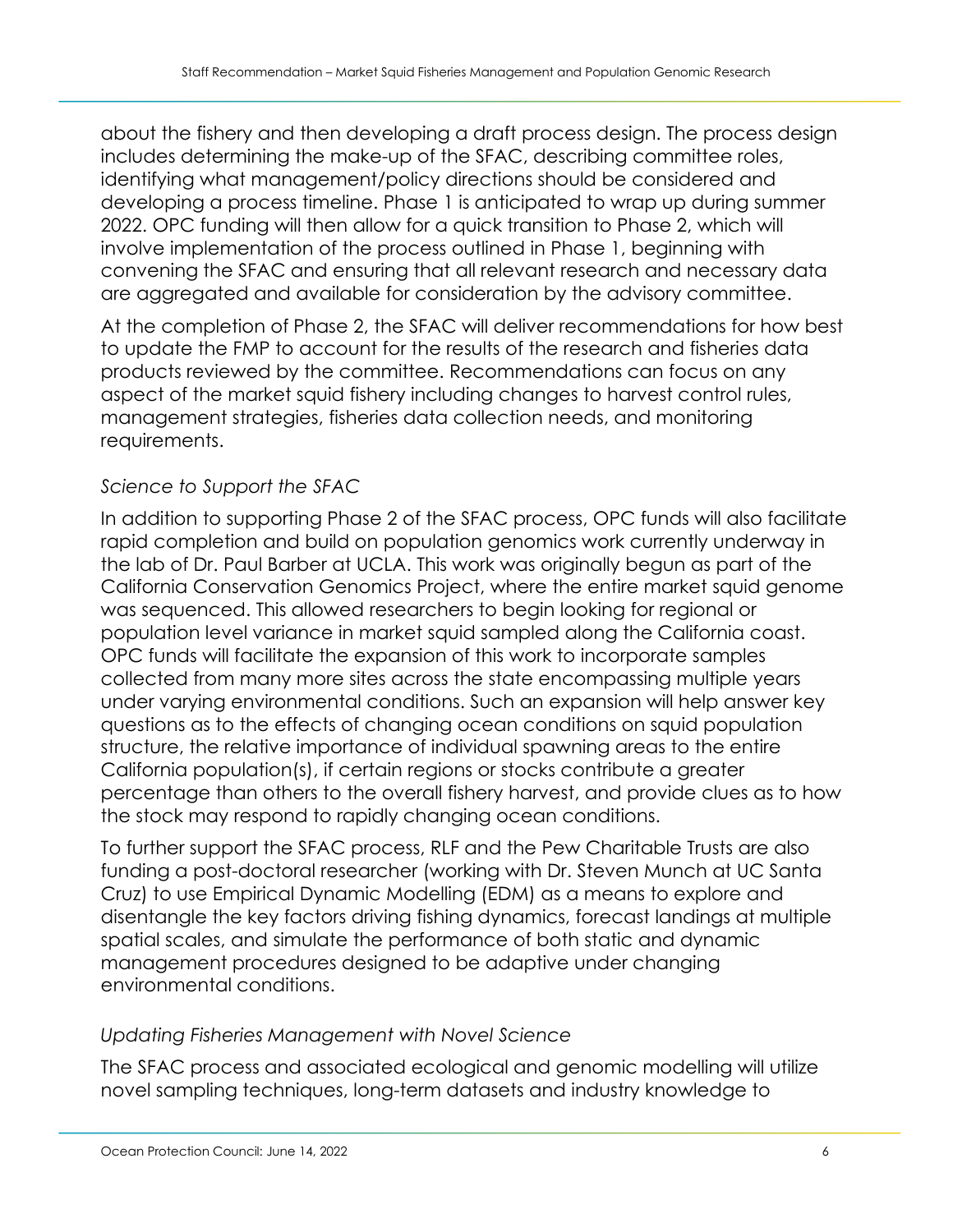advance the sustainability of one of California's core fisheries through sciencebased, collaborative management. Ultimately, this effort will help lead to a better understanding of the impacts of climate change on one of California's premier marine fisheries as well as the development of new strategies to maintain fisheries sustainability in the face of changing ocean conditions.

### **About the Grantee**

RLF is a 501(c)(3) nonprofit organization that partners with leaders in philanthropy, communities, government, science, and business to promote smart policies and secure equitable public funding for the environment, climate change resilience, and healthy communities. Across the American West and internationally, RLF manages large, multi-year grantmaking programs and fiscally sponsors projects that accelerate change on the environmental and equity goals shared with their partners.

### **Project Timeline**

- Summer 2022: Funding awarded and Phase 1 facilitation completes
- Summer 2022: SFAC process begins nominations made
- Fall 2022 Fall 2023: SFAC process
- Summer 2023: EDM and population genomics work concludes
- Fall 2023: SFAC provides management recommendations

### **PROJECT FINANCING:**

Staff recommends that the Ocean Protection Council (OPC) authorize encumbrance of up to \$338,000 to Resources Legacy Fund for facilitation of the Squid Fishery Advisory Committee and completion of critical population genomics research.

| Ocean Protection Council | \$338,000 |
|--------------------------|-----------|
| Resources Legacy Fund    | \$155,000 |
| Pew Charitable Trusts    | \$50,000  |
| <b>TOTAL</b>             | \$543,000 |

The anticipated source of funds will be OPC's FY 2018/2019 appropriation of Proposition 68 funds (Chapter 9 – Ocean, Bay, and Coastal Protection). Per OPC's Proposition 68 Grant Guidelines, this funding source prioritizes projects intended to